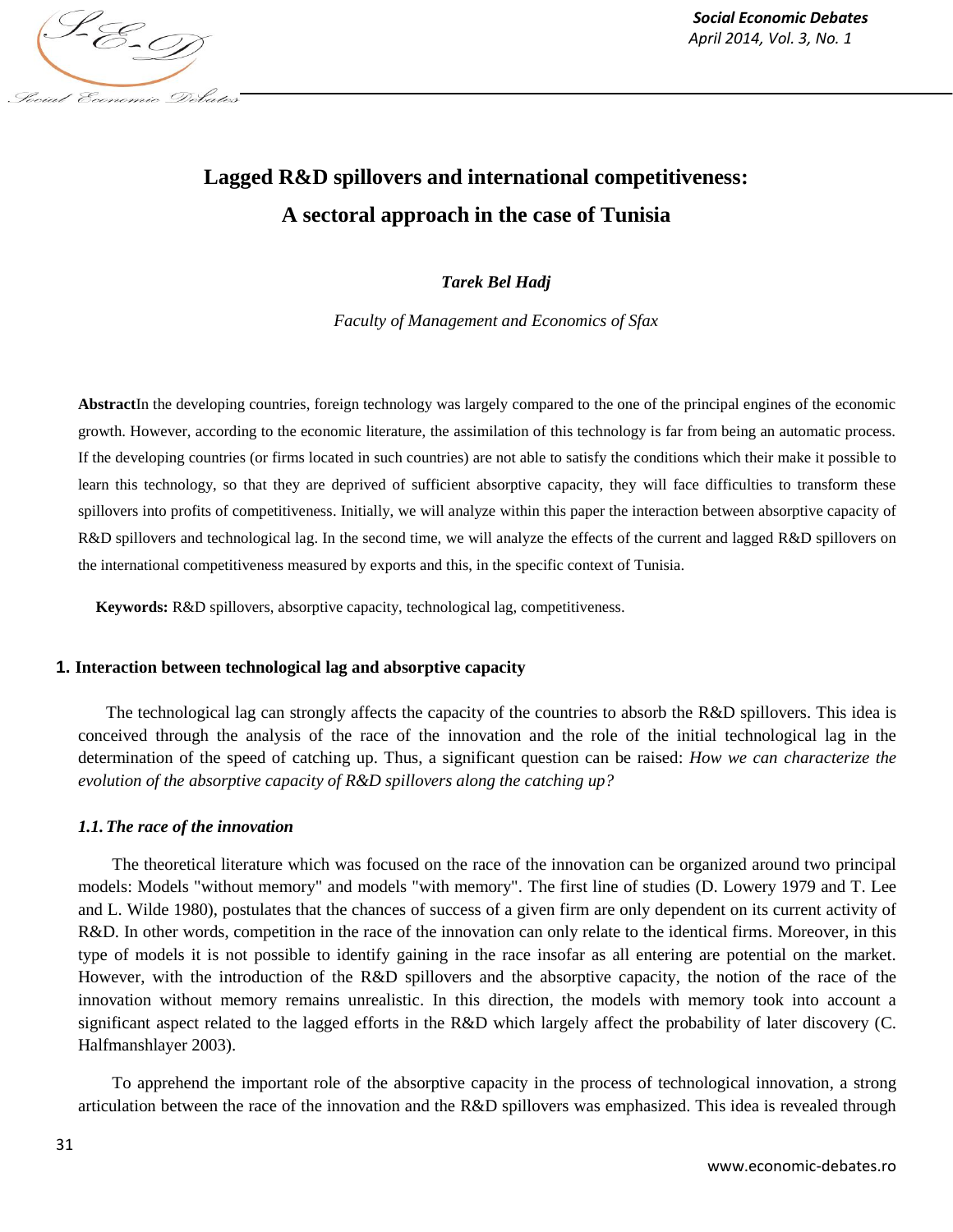

a significant aspect characterizing the follower and the leader: the lag in the experiment between the two parts. In this case, if the experiment<sup>1</sup> of the follower and the leader is with identical steps, the two parts profit mutually from the R&D spillovers and each one of them prefers investing in R&D to be able to exceed the other part and to adapt the results of innovation (C. Hamenschlayer 2003). When the firms are equipped with the same level of experiment, the existence of R&D spillovers has positive repercussions on the R&D and it does not decrease in any manner their efforts as regards the R&D of the competitor. In other words, in the presence of the R&D spillovers, the leader is brought to undertake the R&D in an aggressive way to guarantee that the follower gives up the race. This maximum effort of R&D on behalf of the leader creates a dynamics as regards innovation, thus, the number of the steps necessary to obtaining the patent is reduced, which increases the possibilities of innovation in industry. However, if the difference between the two parts is huge, the leader will not be constrained to enrich his knowledge by his follower by the totality of his effort, since in this context, it is not necessary to increase his advance.

C. Hamenschlayer (2003) distinguishes an intermediate case, when the proximity as regards R&D between the follower and the leader is more or less high. In this case, the reactions will be differentiated according to the part in question. Under the effect of the R&D spillovers, the leader prefers to invest heavily in R&D to delocalize and outdistance the follower from the race of the innovation. In absence of the R&D spillovers, a moderated effort in R&D is sufficient to widen the gap. The reactions of the follower are such as: In presence of a moderated effort, he invests as much as possible, and in presence of heavy investment in R&D on behalf of the leader, he prefers to give up. In other words, competition in the race of the innovation does not stimulate always (ex-handle) the innovation and the expenditure of R&D under the effect of the R&D spillovers. This result contradicts the proposal of Klette and Griliches  $(2000)^2$  because they neglect a significant aspect related to the spillovers of R&D.

Therefore, the presence of the R&D spillovers widens the strategic dimension of the decisions specific to the R&D of the firms, and the presence of the absorptive capacity facilitates the process of catching up between the follower and the leader. Moreover, the competitors adjust their strategies as the race develops, particularly with changes in their relative positions. The firms will vary their efforts which they are in a position at the head or delayed in the race (G. M. Grossman and C Shapiro 1987).

## *1.2.Absorptive capacity and technological lag*

It was largely recommended that the possibilities of exploiting the potential of the catching up are higher for the countries having a relatively weak technological lag (M. Lankhuison 1998 and C Hamenschlayer 2003). This is completely contradictory with the conventional assumption of convergence. Indeed, starting from the assumption of convergence, the countries which are late behind the technological leader enjoy the advantages of "backwardness" (M. Laukhuizen 1998). The source of these advantages is based on opportunities which the follower has to assimilate the knowledge developed by the leader. In this case, technological progress can be generated by the development and the diffusion of new knowledge or new combinations of existing knowledge. This idea was supported since the new theory of growth (Romer 1990) in which knowledge take the form of a not rival good. In other words, once knowledge is produced, it can be reproduced at a weak or not additional cost. This implies that the countries placed behind the

l

<sup>1</sup> Measured by the accumulated knowledge compared to a date of reference.

<sup>&</sup>lt;sup>2</sup> See proposal 6 in Klette and Griliches (2000): "Empirical patterns of firm growth and R&D investment: A quality ladder model interpretation ", The Economic Journal, 110, pp. 363-387.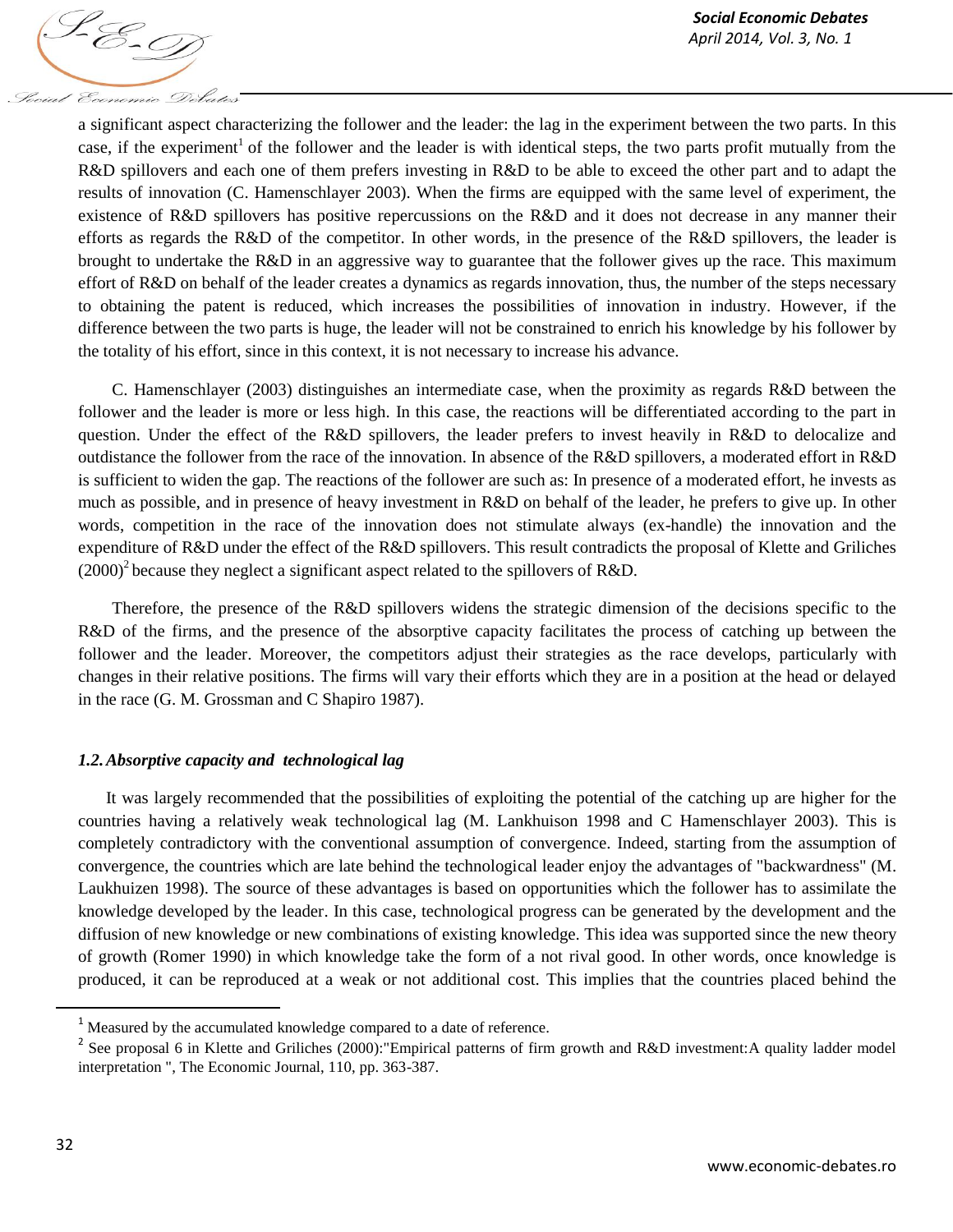1-E-9 Social Economic Debates

technological border can profit from the spillovers of knowledge developed by the technological border. This is why, the innovation and technological progress in the advanced countries are dependent on the production of new knowledge as of the jumps of progress which results from this and which transmits to the followers.

Consequently, the followers can carry out a higher rate of technological progress and catch up to the leader. In this direction, the assumption of convergence implies that, under the effect of the dissemination of the information, as the initial technological lag is broad, higher is the potential of convergence<sup>3</sup>.

However, the exploitation of the catching up by the followers can be limited. In other words, there are restrictions on the advantages of backwardness (B. Verspagen 1992). The aptitude or not of the countries outdistanced to increase the rate of technological progress depends on the size of the initial lag of knowledge and the intrinsic capacity of the countries to effectively absorb the R&D spillovers (W.M. Cohen, and D.A. Levindhal, 1989).M. Blomstrom and A. Kokko (1998) showed that the foreign R&D spillovers are more intensive when the technological lag between them and the local firms are weaker. These authors regard this as coherent with the assumption of the absorptive capacity.

This idea is reinforced by M. Lankhuizen (1998), which while wondering about the factors affecting the process of catching up, insists on the role of the interaction between the absorptive capacity and the initial lag which separates the technological leader and the other countries: *the capacity of a country delayed to currently absorb knowledge, is intensified when the initial lag is not very vast*. Thus, outdistanced countries must have or create a capacity for sufficient absorption.

We formalize our analysis on the possibilities of the followers to catch up the leader by following M. Lankuizen (1998). We suppose a follower country F with a lag of knowledge  $d_i$  compared to the technological border. The growth rate of the stock of knowledge of the follower is determined by the growth rate of knowledge resulting from its "exogenic" and technological activities (production and diffusion of new knowledge)  $\Psi_F$ , and a term of diffusion or spillovers reflecting the advisability for a follower to absorb the technological knowledge of the leader. Therefore, the growth rate of the stock of knowledge can be written as follows:

$$
c_{F} = \Psi_{F} + \gamma_{F} D_{0} e^{(-D)} \phi_{F}^{D} \qquad ; \qquad \gamma_{F} , \quad \Phi_{F} > 0 \qquad (1)
$$

The parameters  $\gamma_F$  and  $\Phi_F$  are specific to the country. The parameter  $\Phi_F$ , reflects the absorptive capacity of the follower. In measurement that we target our analysis for the catching up by the means of the absorptive capacity, the technological activities specific to the countries are regarded as data. The term of diffusion expresses that there are limits of the advantage of backwardness. The exponential term indicates that with an aim of currently absorbing external knowledge and increasing the growth rate of the stock of knowledge, the initial lag of knowledge should not be very huge and the absorptive capacity must be sufficiently high. For high levels of  $D_0$  and given levels of  $\Phi_F$ , technological opportunities that a follower holds with respect to the technological leader to increase the growth rate of the stock of knowledge through the spillovers is eroded. Moreover, the negative effect (positive) of the broad initial lags (weak and intermediate) on the growth rate of the stock of knowledge in a largely outdistanced country is

 $\overline{\phantom{a}}$ 

<sup>&</sup>lt;sup>3</sup> Empirical studies on convergence generally used method of cross-section and time series. In this case, convergence can be carried out when there is a reduction of the variations in the levels of income on a certain temporal horizon. This type of convergence is observed for the poor countries which grow more quickly than the rich countries (β-convergence). Convergence can be also apprehended in the event of reduction of the inter-region variance of the output (σ-convergence).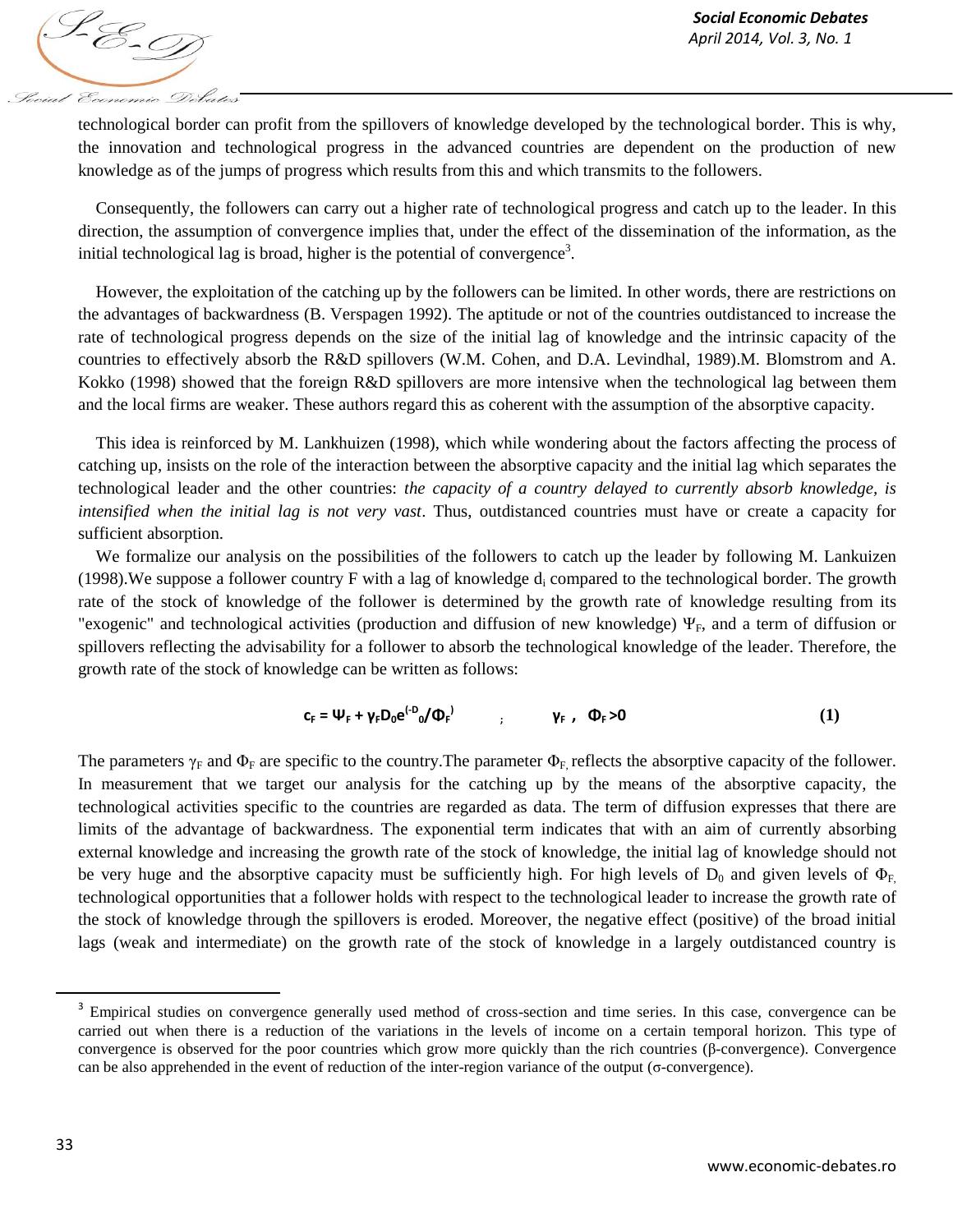S-E-T Social Economic Debates

compensated by its absorptive capacity. We evaluate the technological lag in terms of differences in stock of knowledge of the leader and the follower, what implies the following equation:

$$
D = Log (C_L/C_F)
$$
 (2)

In other words, the variation of the technological lag is written as follows:

$$
\Delta D = c_{L} - c_{F} \tag{3}
$$

The notations L and F respectively represent the growth rate of the stock of knowledge in the leader and the follower. While replacing (1) in (3), we will obtain the following relation:

$$
\Delta D = \alpha - \gamma_F D_0 e^{-D} (\Phi_F \quad (4) \qquad ; \qquad \alpha = \Psi_L - \Psi_F \qquad (4)
$$

The dynamic related to this last formulation (4) are such as: the countries which are placed in a way outdistanced compared to the technological border can reduce the lag with respect to the leader if the absorptive capacity is sufficiently high to moreover allow the assimilation of the R&D spillovers. By opposition, if the absorptive capacity of the follower is too low to be able to compensate the size of the initial lag of knowledge, the follower will continue to fall behind the technological border.

From the analysis of dynamic of the race of the innovation as well as interaction between the absorptive capacity and the initial technological lag, it proves that the effect of the R&D spillovers is not limited to its negative repercussions on the innovating activity.

This idea is supported by the process of catching up in which the countries which are relatively little lagged compared to the leader and are equipped with a capacity for high absorption can catch up. Moreover, even in the event of the existence of a relatively high lag, the outdistanced countries can catch up, if their absorptive capacity is relatively high to be able to compensate the significant lag.

#### **2. Intra-industrial and interindustrial R&D spillovers and exports: empirical application to the Tunisian case**

In what follows, we will try to introduce a model which makes it possible to describe the bond between the national effort of technological innovation, the foreign R&D spillovers and exports. At this level, we targeted our field of analysis for data of panel of 6 manufacturing sectors: food, beverage and tobacco; mining, quarrying and petroleum; chemicals products; textile, leathers and footwear; basic metals and fabricated metal products; electrical machinery.

The choice of these sectors relies mainly on structural considerations. Indeed, these sectors integrate the production of the intermediate goods, the capital goods and the consumer goods, which makes it possible to avoid any skew of selection. The data considered in our analysis are those covering the period 1987-2007.

#### *2.1. Specification of the model*

In what follows, we will adopt the methodology developed by Coe and Helpman (1995) in the choice of the matrix of weighting relating to the R&D spillovers. The latter were focused on the direction of the R&D spillovers while making interaction between propensity to import and the stock of the foreign R&D. In other words, the national economy receives more spillovers of the foreign R&D as the sector considered is intensive in technologies, and that the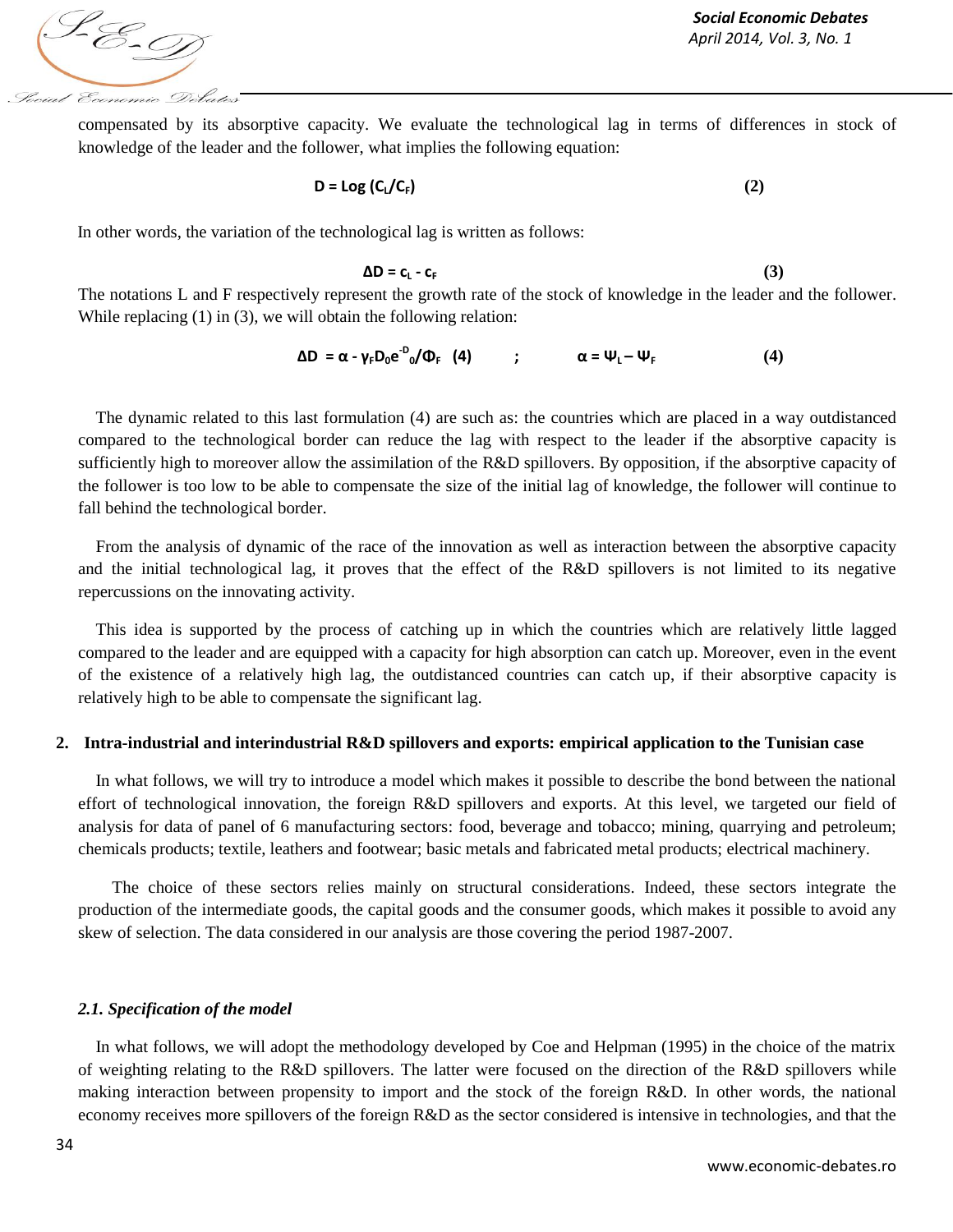

stock of knowledge of the trade partner is considerable. The articulation between the R&D spillovers and exports must integrate two significant components: the effect of competition and the effect of the R&D spillovers.

The effect of competition can be appreciated through the increase of the foreign firms market due to the rise of the stock of foreign knowledge what reduces the share of the national firms exports. Moreover, the effect of the R&D spillovers is observed in the case of a complementarity between foreign and national R&D. In other words, the effect of the R&D spillovers on exports is beforehand unknown.

We will integrate in our model an additional variable relating to the rates of real effective exchange. In this case, it is possible to provide that the depreciation of the rate of real effective exchange will involve a rise of exports and conversely. Lastly, we have to integrate another factor conceived from the side of the offer is that relating to gross domestic product. Therefore, our model (model (I)) take the following form:

$$
xn_{it} = \alpha_0 + \alpha_1 inv_{it} + \alpha_2 exit = \alpha_3 exit = r_{it} + \alpha_4 ter_t + \alpha_5 gdp_t + \xi_{it}
$$
 (I)

Where  $xn_{it}$  is the logarithm of exports in sector i, inv<sub>it</sub> is the national technological innovation in sector i, exintra<sub>it</sub> is the pool of the foreign R&D spillovers resulting from sector i, exinter<sub>it</sub> is the pool of the foreign R&D spillovers resulting from the other sectors, ter<sub>t</sub> is the logarithm of the rate of real effective exchange, gdp<sub>t</sub> is the logarithm of gross domestic product, ξ is the term of error and t is time.

Link (1981) showed that the applied R&D is ready to be propagated between the countries than the fundamental R&D insofar as the latter requires a temporal lag largely higher so that it can be transformed into profits of productivity. Thus, we preferred to approximate the R&D spillovers while making interact between propensity to import and the internal R&D expenditure of companies (DIRDE) of the countries of our sample.

Therefore, the variables relating to the intra-industrial R&D spillovers (exintra) and that of interindustrial type (exinter) are respectively formulated in the following way:

$$
ext{intra}_{it} = \frac{M_{it}}{p_{IBt}} Log DIRDE_{it} \qquad \text{ext{intra}_{it} = \frac{M_{it}}{p_{IBt}} Log DIRDE_{it}} \qquad i \neq j
$$
\n
$$
ext{intra}_{it} = \sum_{PIB_t} \frac{M_{jt}}{p_{IBt}} Log DIRDE_{it} \qquad \text{ext{intra}_{it} = \sum_{PIB_t} \frac{M_{jt}}{p_{IBt}} Log DIRDE_{it}}
$$

Where exintra is the pool of the intra-industrial and foreign R&D spillovers coming from sector i, exinter is the pool of the interindustrial and foreign R&D spillovers resulting from the sectors j,  $\frac{M_{it}}{PIB_t}$  is the propensity to import of Tunisia in sector i,  $\frac{M_{jt}}{PIB_t}$  is the propensity to import of Tunisia in the sector J, DIRDE are the internal R&D expenditure of the foreign companies and t is time.

In addition, to emphasize the temporal dimension of the transmission of international technological knowledge, we have to integrate a temporal lag in the measurement of the foreign R&D spillovers. Therefore, we based ourselves on the Akaike Information Criterion (AIC) and the Schwartz Information Criterion (BIC) to select an optimal number of lags necessary to the transmission of the foreign R&D spillovers which they are intra-industrial or interindustrial.

We focus ourselves particularly on the choice between the current R&D spillovers (lag = 0) and those lagged by one and two years (lag = 1, 2).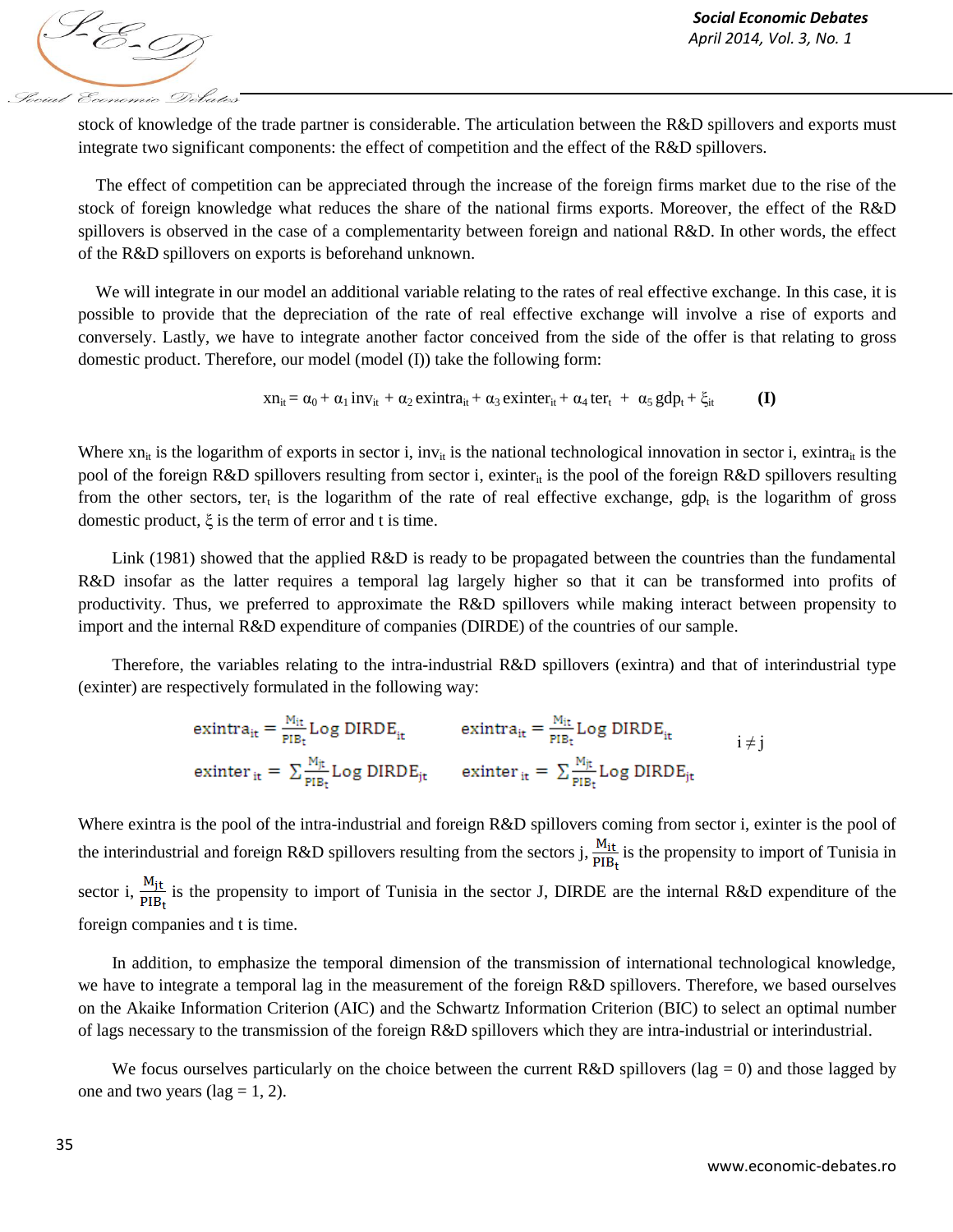1. E-9 Social Economic Debates

| Lag          | Variable         | <b>AIC</b> | <b>BIC</b> |  |
|--------------|------------------|------------|------------|--|
| $Lag = 0$    | Exintrat         | 300.3066   | 317.3243   |  |
|              | Exintert         |            |            |  |
|              | Exintrat         | 283.277    | 300.002    |  |
|              | Exintert $_{-1}$ |            |            |  |
| $Lag = 0, 1$ | Exintrat $_{-1}$ | 282.050    | 298.775    |  |
|              | Exintert         |            |            |  |
| $Lag = 1$    | Exintrat $_{-1}$ | 284.248    | 300.972    |  |
|              | Exintert $_{-1}$ |            |            |  |
|              | Exintrat $_{-1}$ | 269.703    | 286.120    |  |
| $Lag = 1, 2$ | Exintert $_{2}$  |            |            |  |
|              | Exintrat $_{2}$  | 272.851    | 289.269    |  |
|              | Exintert $_{-1}$ |            |            |  |
| $Lag = 2$    | Exintrat $_{2}$  | 273.967    | 290.384    |  |
|              | Exintert $_{2}$  |            |            |  |

**Table no 1:**Akaike Information Criterion (AIC) and Bayasien Information Criterion of Schwartz (BIC): Choice of the optimal number of lags.

The optimal number of lags is that which makes it possible to minimize the Akaike Information Criterion (AIC) and Schwartz Information Criterion (BIC). At this level, table n°1 indicates that a number of lags of one year for the intraindustrial R&D spillovers and two years for the interindustrial R&D spillover are necessary to specify our model. Therefore, a second regression of the model (I) takes the following form (model II):

$$
xn_{it} = \alpha_0 + \alpha_1 \, inv_{it} + \alpha_2 \, estimator_{it-1} + \alpha_3 \, estimator_{it-2} + \alpha_4 \, ter_t + \alpha_5 \, gdp_t + \xi_{it}
$$
 (II)

Where exintra<sub>it-1</sub> is the pool of the intra-industrial R&D spillovers lagged by one year and exinter<sub>it-2</sub> is the pool of the interindustrial R&D spillovers lagged by two years.

The presence of lags different from zero in the measurement of the foreign R&D spillovers that they are inraindustrial or interindustrial, makes it possible to stress a significant aspect of the R&D spillovers: the difficulties encountered during the transmission and the assimilation of the external R&D. In other words, low absorptive capacity of the foreign R&D spillovers.

In order to harmonize the data relating to exports and those relating to the foreign R&D spillovers, we chose to resort to the standard international classification of industry (ISIC rev.3), available in the data base of  $OECD<sup>4</sup>$ .

At this level, the procedure adopted by Tunisia for the classification of the products is that based on the nomenclature of the harmonized system (NSH). To ensure the correspondence between the standard international classification of industry, and the nomenclature of the harmonized system we based ourselves on the table of correspondence worked out by the United Nations<sup>5</sup>.

 $\overline{a}$ 

<sup>4</sup> Site Internet: http://stats.oecd.org/Index.aspx?DataSetCode=ANBERD\_REV3

<sup>&</sup>lt;sup>5</sup> Site Internet: [http://ec.europa.eu/eurostat/ramon/relations/index.cfm?TargetUrl=LST\\_REL&StrLanguage](http://ec.europa.eu/eurostat/ramon/relations/index.cfm?TargetUrl=LST_REL&StrLanguage) Code=FR& IntCurrentPage=4.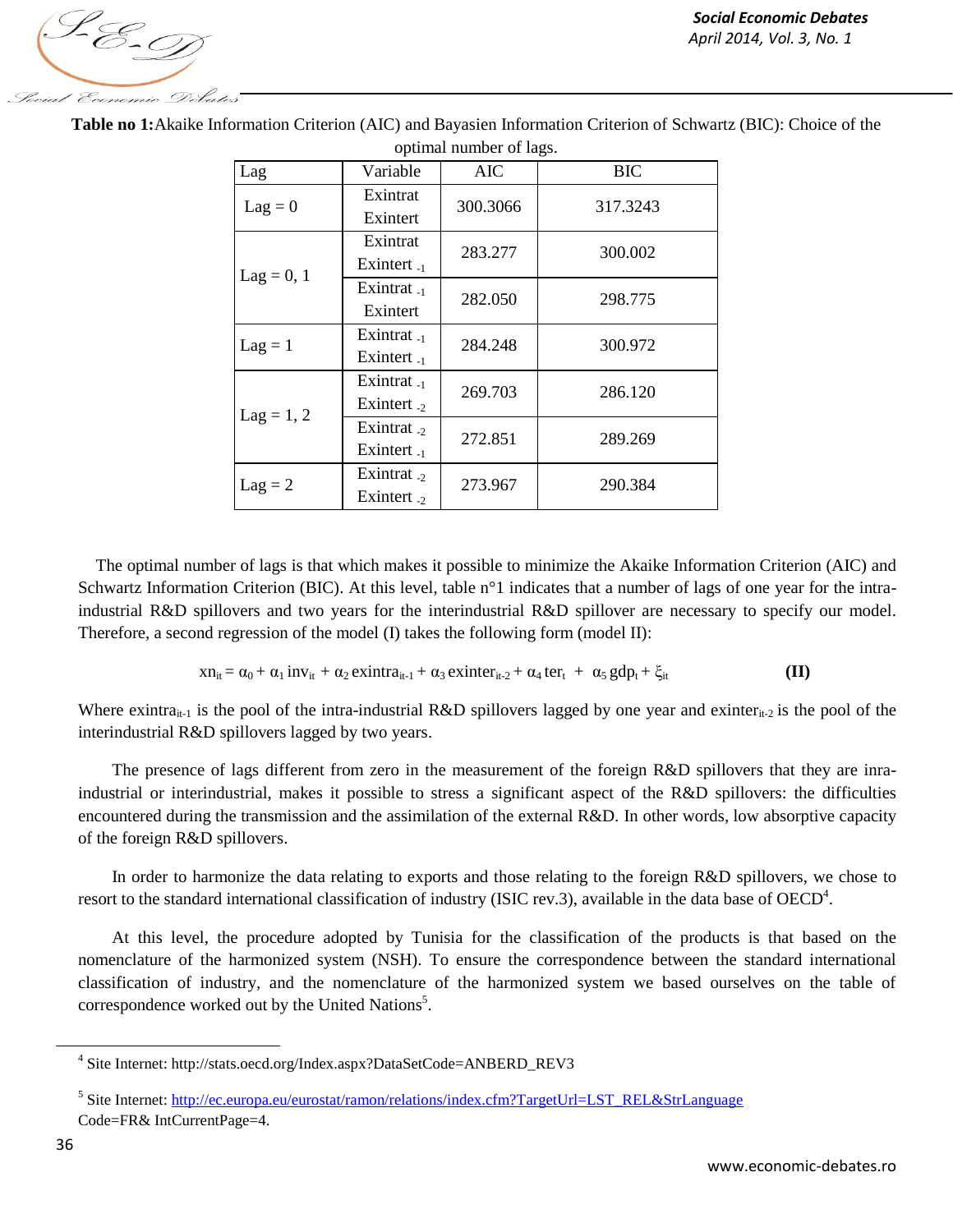S-E-01 Social Economic Debates

Moreover, considering the unavailability of the data of the sectorial R&D expenditure, we have to resort to the outputs of the R&D instead of the inputs of the R&D to evaluate the efforts of the domestic R&D.

At this level, Griliches (1979) showed that the patents constitute a relevant indicator of the output of the R&D. Thus, we approximated the national effort of technological innovation by the number of patents deposited by the residents at the sectorial level.

## **2.2. Results of the estimates**

Our first stage consists in checking the presence of individual effects in our data. In this case, the test of the existence of individual specificities based on the statistics of Fisher indicates the existence of a homogeneity of the coefficients of the models (I) and (II). Thus, the use of the method of panel can be justified. The test of Fisher also shows the presence of significant individual effects.

To determinate the nature of the individual effects, we resorted to the test of Hausman which makes it possible to test if the coefficients of the two estimates (fixed and random) are statistically different. In other words, the test of specification of Hausman makes it possible to choose between the fixed effects model and the random effects model.

At this level, our results exposed in table n°2 show that the probability of the test of Chi2 is higher than 10% (pvalue  $= 0.981$  for the model (I) and p-value=0.953 for the model (II)), which translates that one cannot reject the null assumption of absence of correlation between the individual effects and the explanatory variables. In other words, the models (I) and (II) can be specified with random individual effects.

**Table no 2:** Tests of specification of the individual effects, Number of sectors:6, Period: 1987-2007

|                                  | model(I)                  |                     | $model$ (II)              |                  |
|----------------------------------|---------------------------|---------------------|---------------------------|------------------|
|                                  | Value of Chi <sub>2</sub> | Value of F          | Value of Chi <sub>2</sub> | Value of F       |
|                                  | (p-value)                 | (p-value)           | (p-value)                 | (p-value)        |
| <b>Test of Fisher</b>            |                           | $F(5, 115) = 85.44$ |                           | $F(5,103)=86.82$ |
|                                  |                           | $p$ -value = 0.000  |                           | $p$ -value=0.000 |
| <b>Test of Hausman</b>           | $Chi2(5)=0.74$            |                     | $Chi2(5)=1.11$            |                  |
|                                  | $(p-value = 0.981)$       |                     | $p$ -value=0.953          |                  |
| <b>Test of Breush-Pagan</b>      | $Chi2(1) = 674.49$        |                     | $chi2(1) = 560.13$        |                  |
|                                  | $(p-value = 0.000)$       |                     | $p$ -value= $0.000$       |                  |
| <b>Number of</b><br>observations |                           | 126                 |                           | 114              |

Moreover, the test of Breush-Pagan shows the presence of significant random effects. Indeed, the probability of the statistics of Breush-Pagan shows that the random effects are significant at the threshold of 1% (p-value = 0.000 for the models (I) and (II)).

 $\overline{\phantom{a}}$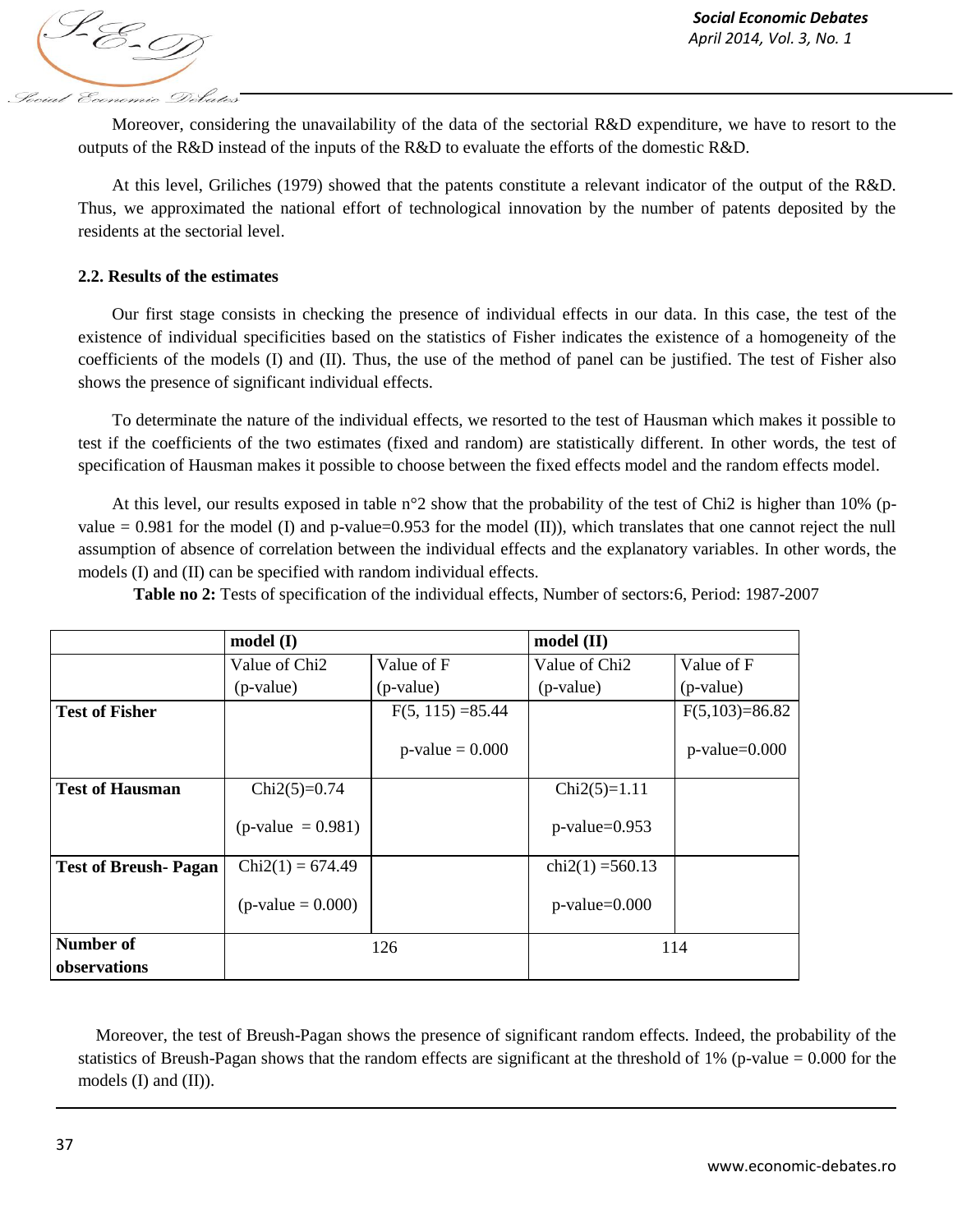S-E-T Social Economic Debates

After having specified the nature of the individual effects, we proceeded for the detection of the heterosedasticity.In this case, we used the procedure based on the test of Breush-Pagan which consists in testing the null assumption of homoscedasticity. Our results show that one cannot accept the null assumption and thus the presence of heterosedasticity in the models (I) and (II).

In order to obtain more information on the form of heterosedasticity, we used the test of modified Wald. This test is used with an aim of testing the specific assumption of inter-individuals homoscedasticity, and thus, testing the following null assumption: the variance of the errors is the same one for all the individuals ( $\sigma_i^2 = \sigma^2$  for any individual I  $= 1... N$ ).

|                             | Model (I)                 |                     | Model (II)                |                    |
|-----------------------------|---------------------------|---------------------|---------------------------|--------------------|
|                             | Value of Chi <sub>2</sub> | Value of F          | Value of Chi <sub>2</sub> | Value of F         |
|                             | (p-value)                 | (p-value)           | (p-value)                 | $(p-value)$        |
| <b>Test of Breush-Pagan</b> |                           |                     |                           | $F(5,108)=7309.0$  |
|                             |                           | $F(5, 120)=6133.63$ |                           | 6                  |
|                             |                           | $p-value = 0.000$   |                           | $p$ -value = 0.000 |
|                             |                           |                     |                           |                    |
| <b>Test of modified</b>     |                           |                     | Chi2 $(6) = 160.81$       |                    |
| Wald                        | Chi2 $(6)=243.41$         |                     |                           |                    |
|                             | $p-value = 0.000$         |                     | $p$ -value = 0.000        |                    |
|                             |                           |                     |                           |                    |
| Number of                   |                           | 126                 |                           | 114                |
| observations                |                           |                     |                           |                    |

**Table no 3:**Tests of heteroscedasticity, Random effect modelsNumber of sectors:6, Period:1987-2007

Our results show that one cannot accept the null assumption. The rejection of the null assumption does not enable us to more specify the structure of the heteroscedasticity in the models (I) and (II) at the same time. Therefore, one remains with the heteroscedasticity  $\sigma_t^2 \neq \sigma^2$  for any individual i and time t without being able to specify its nature more of it.

Lastly, we tested the presence of autocorrelation by basing us on the test of contemporary correlation between individuals of Breush-Pagan, and the test of intra-individuals autocorrelation of Wooldridge.

From table no 4, the test of Breush-Pagan based on the statistics of Chi2 shows that one cannot reject the null assumption of independence of the residues between the individuals in the model (I), and therefore, the errors are not correlated in a contemporary way between the individuals (p-value  $= 0.1001$ ). By opposition, the same test shows the absence of independence of the errors between the individuals when it is about the model (II) (p-value= 0.003).

**Table no 4:**Tests of autocorrelation of the errors, Random effects modelsNumber of sectors:6, Period:1987-2007

| Model (I)                 |            | Model (II)                |            |
|---------------------------|------------|---------------------------|------------|
| Value of Chi <sub>2</sub> | Value of F | Value of Chi <sub>2</sub> | Value of F |
| (p-value)                 | (p-value)  | (p-value)                 | (p-value)  |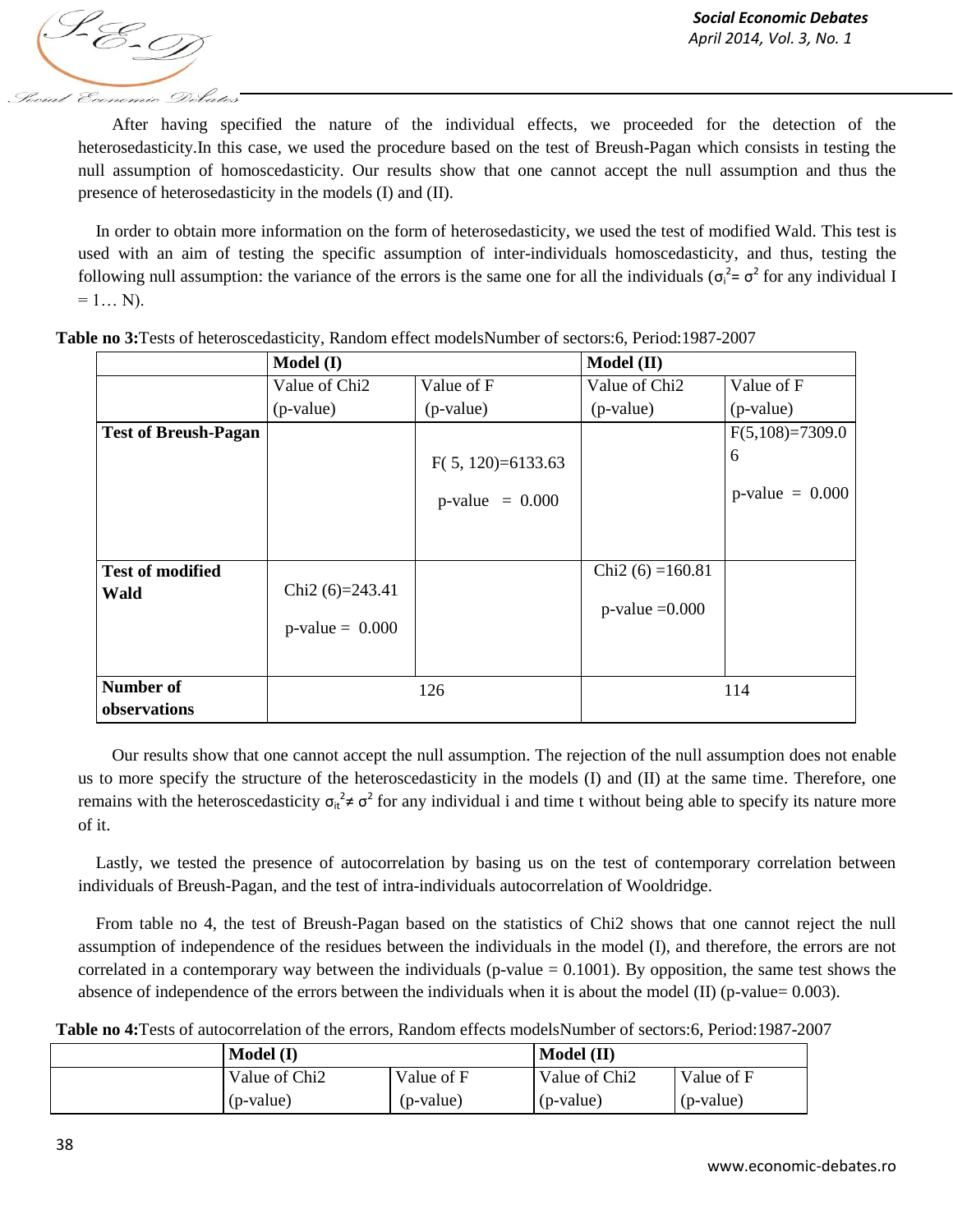

| <b>Test of Breush-</b>    | $Chi2(15) = 22.303$ |                     | $Chi2(15) = 34.077$ |                    |
|---------------------------|---------------------|---------------------|---------------------|--------------------|
| Pagan                     | $p$ -value = 0.1001 |                     | $p$ -value = 0.003  |                    |
| <b>Test of Wooldridge</b> |                     |                     |                     |                    |
|                           |                     | $F(1, 5) = 23.282$  |                     | $F(1, 5) = 16.571$ |
|                           |                     | $p$ -value= $0.005$ |                     | $p-value = 0.01$   |
|                           |                     |                     |                     |                    |
| Number of                 | 126                 |                     |                     | 114                |
| observations              |                     |                     |                     |                    |

Concerning the intra-individuals autocorrelation, the test of Wooldridge whose null assumption is the absence of autocorrelation of first order of the residues (see Wooldridge 2002) shows that the errors of the individuals are autocorrelated in the models (I) and (II) at the same time (p-value =  $0.005$  and p-value =  $0.01$  respectively).

As a conclusion, our econometric analysis shows that the models (I) and (II) incorporate random effects with the presence of the heterosedasticity and the intra-individuals autocorrelation. Therefore, the estimator of generalized least squares (GLS) led to not skewed results.As shown by the table no 5, the estimate of the model (I) reveals positive and significant effect of the current and foreign R&D spillovers of intra-industrial type on national exports.

**Table no 5**:Results of the estimates, Dependent variable:exports (xn), Random effect models, Numbers of sectors:6 Period:1987-2007

|                         | Model (I)          | $\textbf{Model (II)}$ |
|-------------------------|--------------------|-----------------------|
| Xn                      |                    |                       |
|                         | <b>Coefficient</b> | <b>Coefficient</b>    |
|                         |                    |                       |
| Inv                     | 0.007              | 0.006                 |
| $exintra_t$             |                    |                       |
|                         | 1.275***           |                       |
| $exintra_{t-1}$         |                    | 1.565***              |
| $ext{either}_t$         | 0.137              |                       |
| $ext{ext{inter}}_{t-2}$ |                    |                       |
| <b>GDP</b>              | 1.105***           | 1.192***              |
| Ter                     | $-0.285$           | $-0.620$              |
| Constant                | $-5.628***$        | $-5.432***$           |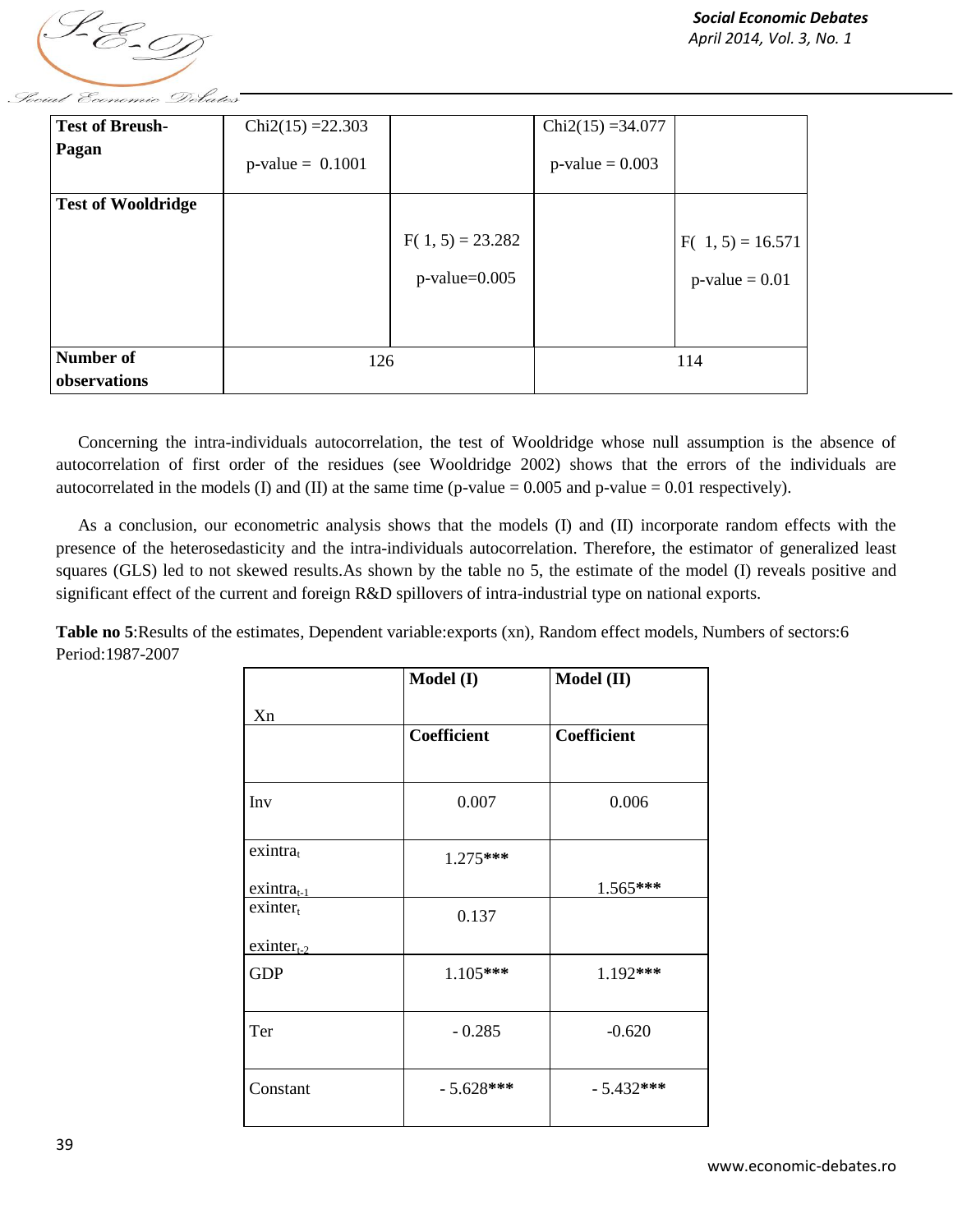

| N.Obs.      | 126                        | 114                      |
|-------------|----------------------------|--------------------------|
|             |                            |                          |
| Criteria of | AIC= $365.872$             | $AIC = 342.911$          |
| information | $BIC = 382.890$            | BIC=359.636              |
|             | within<br>$=$              | within<br>$= 0.745$      |
| $R^2$       | 0.774<br>between $= 0.563$ | between $= 0.533$        |
|             |                            | $-0.51/$<br><b>OVATE</b> |

\*\*\*<sup></sup> Significativity at the threshold of 1%. **(**

 $\sim$  ( **\*** ) Significativity at the threshold of 10%.

The estimate of the model (II) supports also the importance of the same type of spillovers to stimulate international competitiveness based on exports when they are lagged by one year: an increase of 1% of the pool of the intra-industrial R&D spillovers lagged by one year exerts 1.565% of additional growth of national exports.

These results emphasize the role of the complementarity between the national R&D and foreign and intrasectorial R&D spillovers in the stimulation of international competitiveness. Indeed, the R&D spillovers resulting from the same sector are easier to assimilate than those emanating from other sectors having relatively different characteristics. This idea is reinforced by our results of the estimates of the models (I) and (II): the current and interindustrial foreign R&D spillovers do not exert any significant effect on exports. Moreover, the interindustrial and foreign R&D spillovers lagged by two years exert negative and significant effects on exports.

In other words, the effect of the spillovers overrides the effect of competition when they are intra-industrial and foreign R&D spillovers and conversely for the interindustrial and foreign R&D spillovers.

This idea is consolidated before by the choice of the model to estimate insofar as the criteria of information of Akaike (AIC) and Schwartz (BIC) are placed in favour of a more dug temporal lag of the interindustrial R&D spillovers compared to those of intra-industrial type: the first type of spillovers requires two years as temporal lag whereas the second type requires only one year of lag.

In addition, our results of the estimates put in accent the positive and significant effects of the gross domestic product on exports: the estimate of the model (II) shows that an increase in 1% of the gdp enhances national exports by 1.192% (and 1.1% when it is about the model (I)).

From table no 5, one notes that the national technological innovation exerts an effect not significantly different from zero on national exports. This result translates the fact that the efforts of national technological innovation are targeted to preserve the shares of the market to export and not to impel their values of them, and that Tunisia is still captive in its initial specialization without there being sufficient changes in direction of the promising and highly technological sectors. Our results of the estimates also show the absence of significant effects of the rate of real effective exchange on exports.

Starting from the above mentioned results, our empirical analysis supports the assumption of the role assigned with the absorptive capacity of the foreign R&D and intra-industrial spillovers in the stimulation of national exports. Indeed, the international competitiveness of Tunisia seems to be conditioned by the intra-industrial and foreign R&D spillovers that by its own efforts of technological innovation.